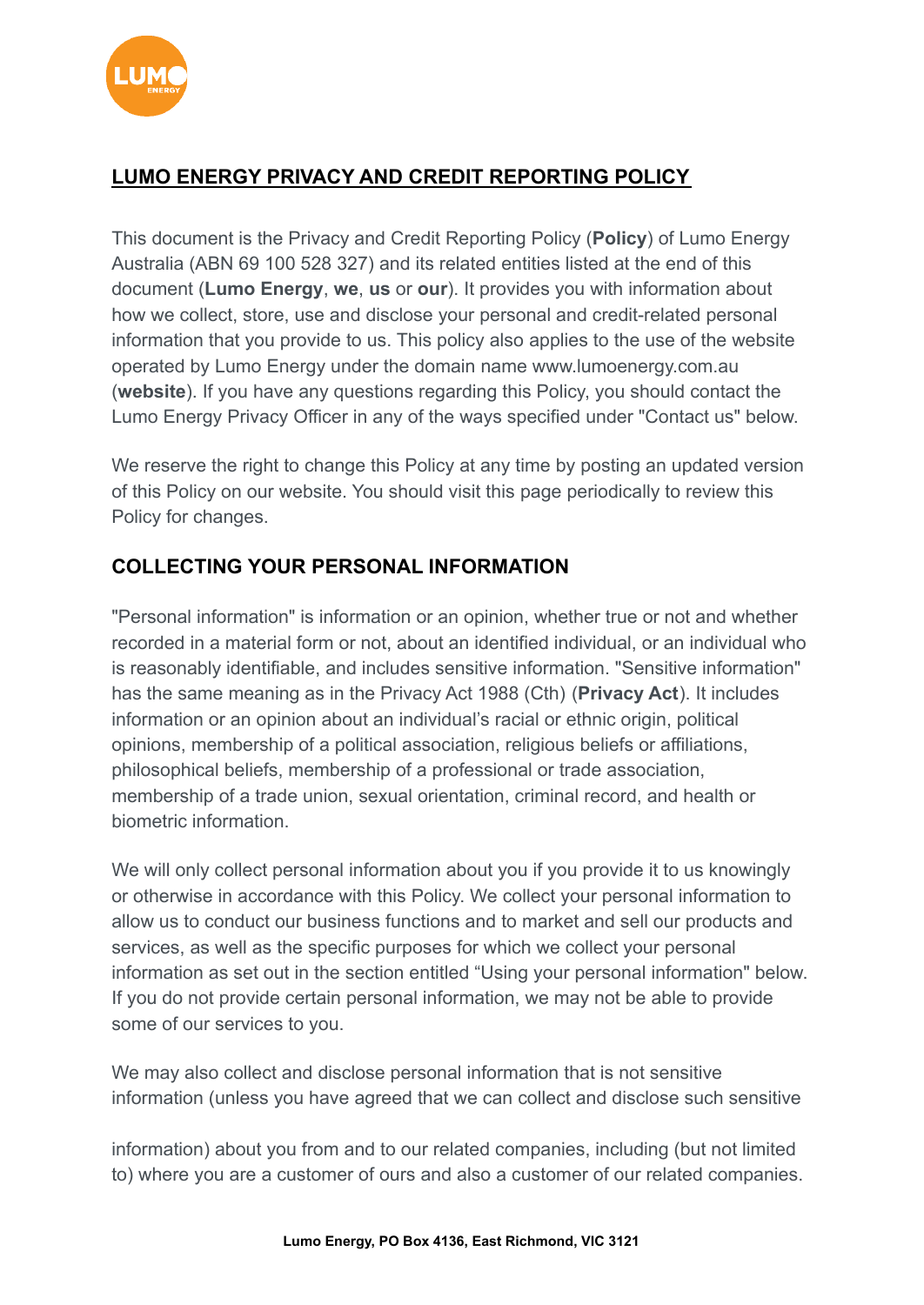

Such personal information about you may include, but is not limited to, records of your non-payment of any bills issued by us or our related companies, details of overdue payment on your account(s) or a disconnection (including due to your non-payment). When you register with us, acquire services, visit our website (see below), request information about us or our products or otherwise contact us, we may collect personal information about you, including (but not limited to) your full name, email address, telephone number, address, date of birth, driver licence details, concession card information, National Metering Identifier , Meter Installation Registration Number and Delivery Point Identifier, information about your energy consumption and information about your income and payment preferences.

Where we engage with you multiple times over a short period in relation to the same matter (such as a billing enquiry), we may not provide you with a separate notice about privacy each time we engage with you.

We may record phone conversations for quality, compliance and training purposes.

#### **OUR WEBSITE**

We may keep a record of visits to our website, using "cookies" and "log files" to store your preferences, record session information and collect information on how you visit and access our web pages.

This information is collected automatically whenever you use the website. A cookie is a small amount of data (which may include information about a user's identity, browser type or website visiting patterns) that is sent to your Internet web browser from our web server and stored on your computer. If you do not wish to receive cookies, you can set your browser so that your computer does not accept them. If you disable the use of cookies on your web browser or remove or reject specific cookies from our website or linked sites then you may not be able to gain access to all of the content and facilities in those websites.

We may also log IP addresses (i.e. the electronic addresses of computers connected to the Internet) to analyse trends, administer the website, track users movements on the website, and gather broad demographic information for aggregate use and for advertisers and business partners.

Our website may contain links to other sites. We are not responsible for the privacy policies of such sites. We recommend that you examine the privacy policy for all third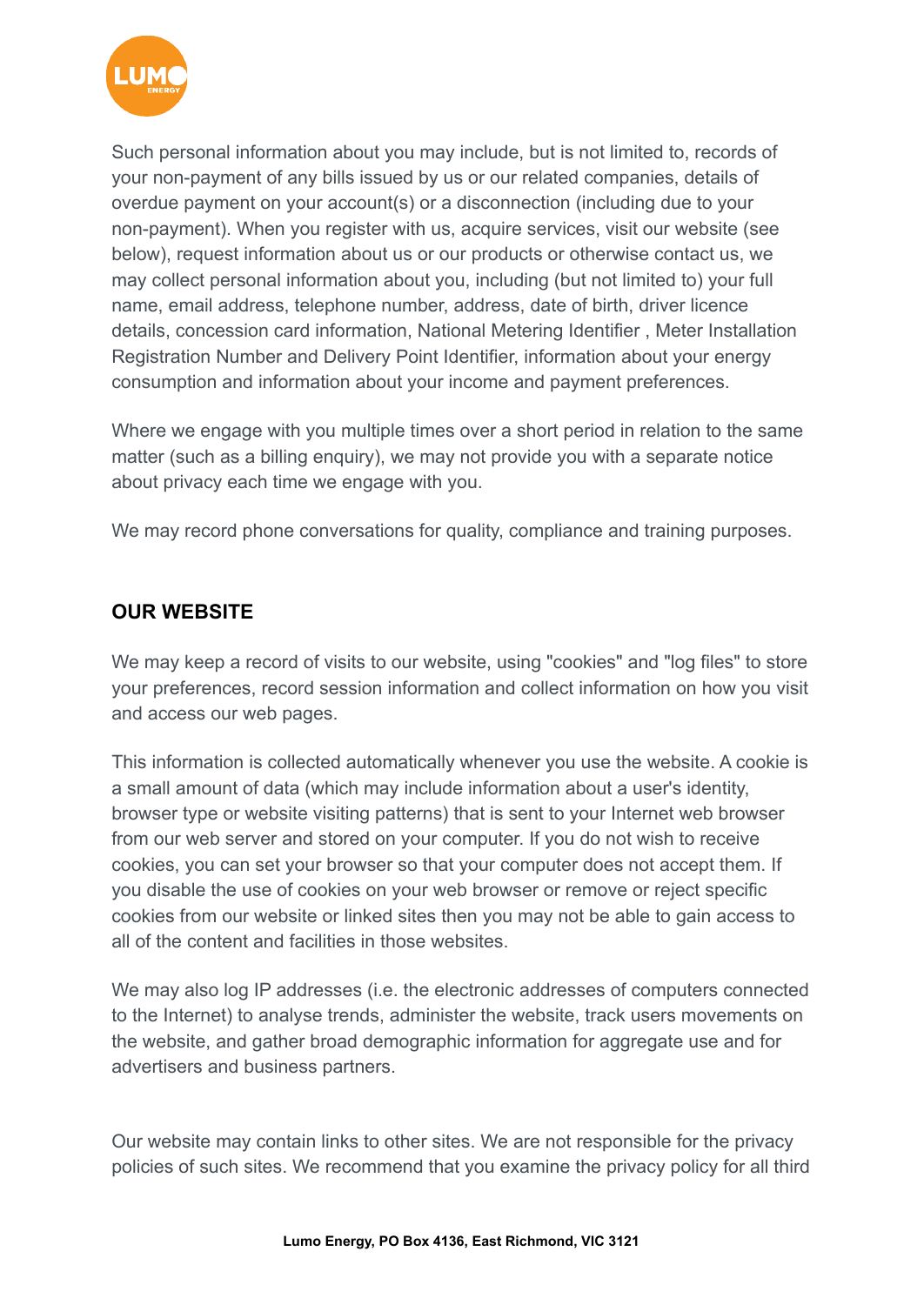

party websites you visit to understand their procedures for collecting, using and disclosing personal information.

## **USING YOUR PERSONAL INFORMATION**

We collect personal information about you to:

- communicate with you and assist us in the provision of energy and other products and services to you;
- assist you by providing you with information and support, and managing and administering any account you have with us;
- provide concessions, state government assistance grants, energy audits and/or hardship assistance;
- administer our website:
- keep you updated about events, products and services that may be of interest to you;
- help us research the needs of our customers and to market our products and services with a better understanding of your needs and the needs of customers more generally;
- conduct research for the purposes of improving existing products or services or creating new products or services;
- communicate with contractors, agents and suppliers;
- comply with legal and regulatory obligations;
- use for other purposes required or authorised by law, including other purposes for which you have provided your consent;
- process any job application submitted by you; and
- allow us to provide advertising material to you regarding us, our related entities and our business partners.

You consent to us using your personal information in the above ways. We may collect and use your personal information for other purposes not listed above. If we do so, we will make it known to you at the time we collect such information.

We will not use personal information provided by you to us in a manner inconsistent with the Privacy Act or the Australian Privacy Principles or any other relevant laws or guidelines.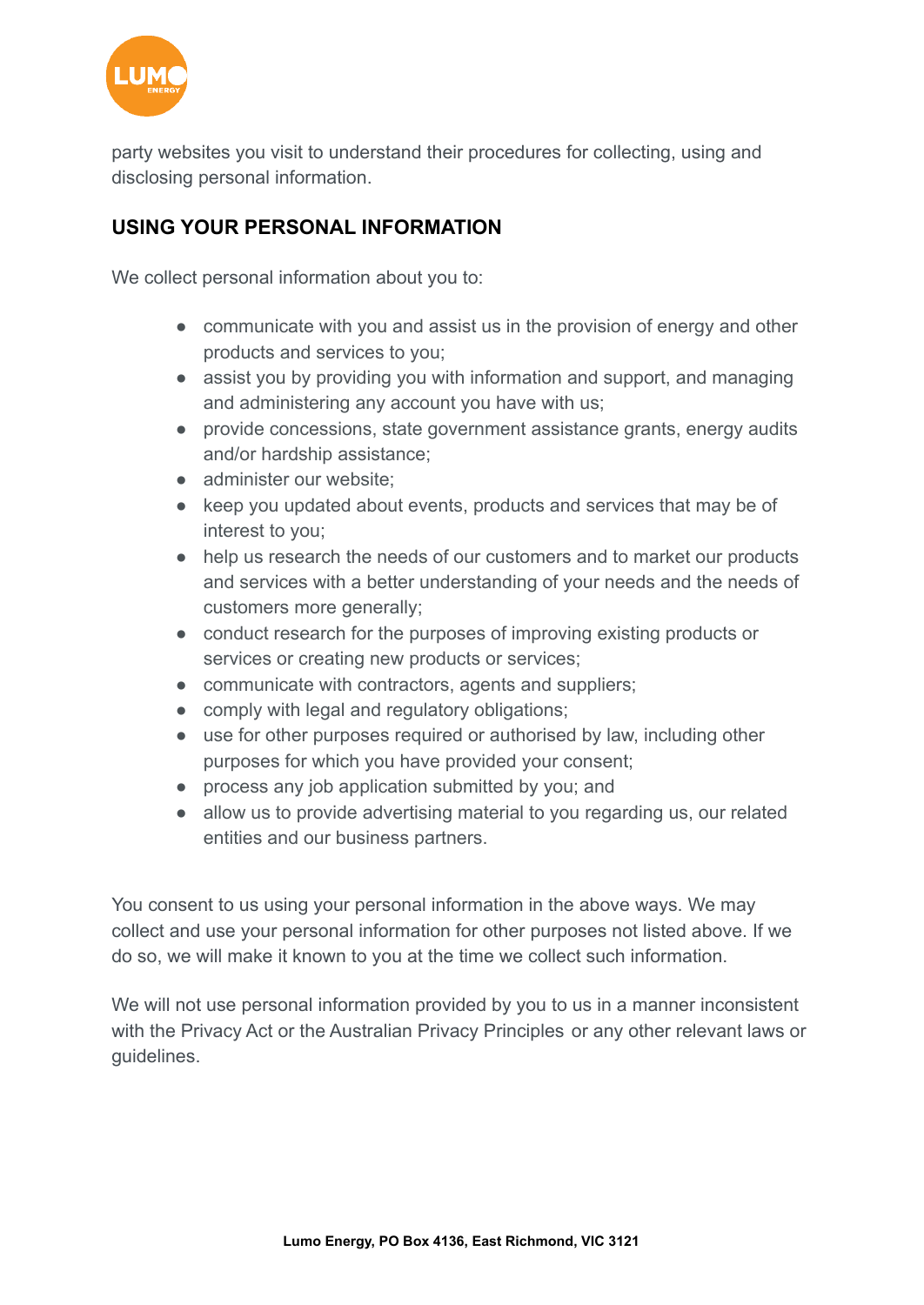

## **DISCLOSING YOUR PERSONAL INFORMATION**

We may disclose your personal information:

- to our related entities:
- on a confidential basis to third parties in the course of delivering energy and other products and related services to you and to achieve the purposes specified in "Using your personal information" above. These parties may include third parties that provide products and services to us or through us, or other third parties such as credit reporting agencies, debt collection agencies, regulatory or government authorities, your authorised representatives on your account, and representatives, agents or contractors who are appointed by us in the ordinary operation of our business to assist us in providing energy or energy-related services or administering our business (such as for data storage or processing, printing, mailing, marketing, planning and product or service development);
- to our website host or IT service providers in certain limited circumstances, for example when our website experiences a technical problem or to ensure that it operates in an effective and secure manner;
- to our professional advisers (including lawyers, business advisers and auditors); and
- to any ombudsman, dispute resolution provider or other relevant third party in relation to any complaint that you make or any dispute that you lodge. If you are also a customer of a related company or entity of ours, we may also disclose any personal information that we hold about you to any ombudsman, dispute resolution provider or other relevant third party in connection with any complaint that you make or any dispute that you lodge regarding our related company or entity.

Generally, we will only disclose your personal information to these parties:

- for the purposes set out in this Policy, including for the purposes specified in "Using your personal information" above, or in any agreement you enter into with us;
- in circumstances permitted by the Australian Privacy Principles;
- if we are otherwise required or authorised by law, including without limitation the Australian Privacy Principles under the Privacy Act ; or
- if the disclosure is made with your consent.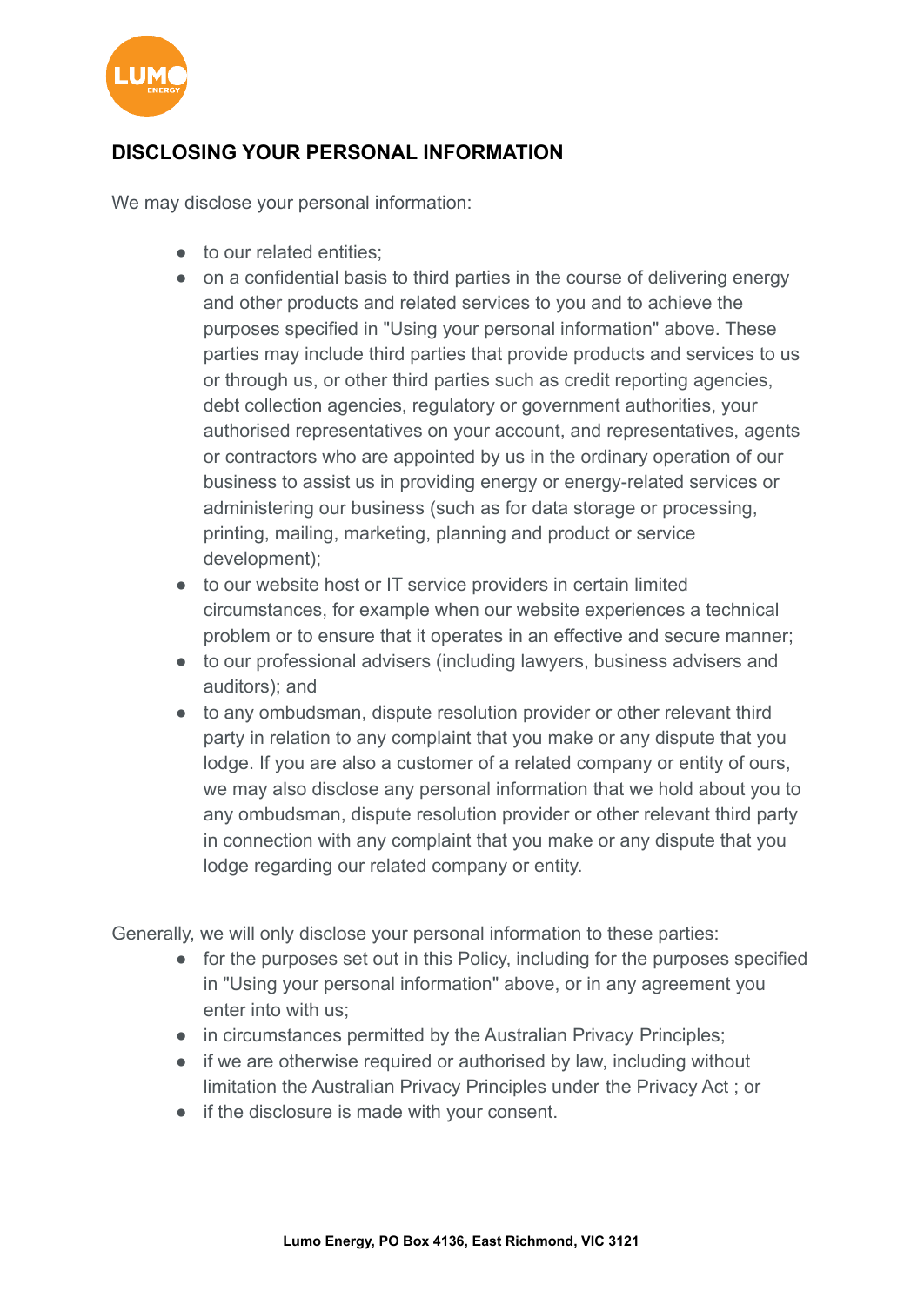

We will not sell, rent or lease your personal information to any other party.

## **COLLECTING YOUR CREDIT-RELATED PERSONAL INFORMATION**

We may collect all types of credit information and credit reporting information (collectively, credit-related personal information) as described below:

"Credit information" is the basic category of personal information in the credit reporting system. It includes the following types of information collected by us that we may give to a credit reporting body:

- your identification information;
- information about any application for credit you make with us including the amount of credit you apply for; and
- default information.

Credit information does not include sensitive information, for example criminal records or medical history.

"Credit reporting information" means credit information that a credit reporting body holds and discloses to us about a customer or the information derived by us from the credit reporting information, for example a credit score.

## **USING YOUR CREDIT-RELATED PERSONAL INFORMATION**

We collect credit-related personal information when you apply for and open an account with Lumo Energy in relation to any energy, telecommunications and other products and services.

Subject to the Privacy Act for the purposes of assessing an application to open an account, we may:

- collect credit-related personal information about you from other sources including but not limited to, any of Lumo Energy's related entities, credit reporting bodies and credit or debt collection agencies;
- receive credit-related personal information and disclose credit-related personal information to any credit provider or any credit reporting body for the purposes of exchange of information, assessing credit worthiness and notification of credit default; and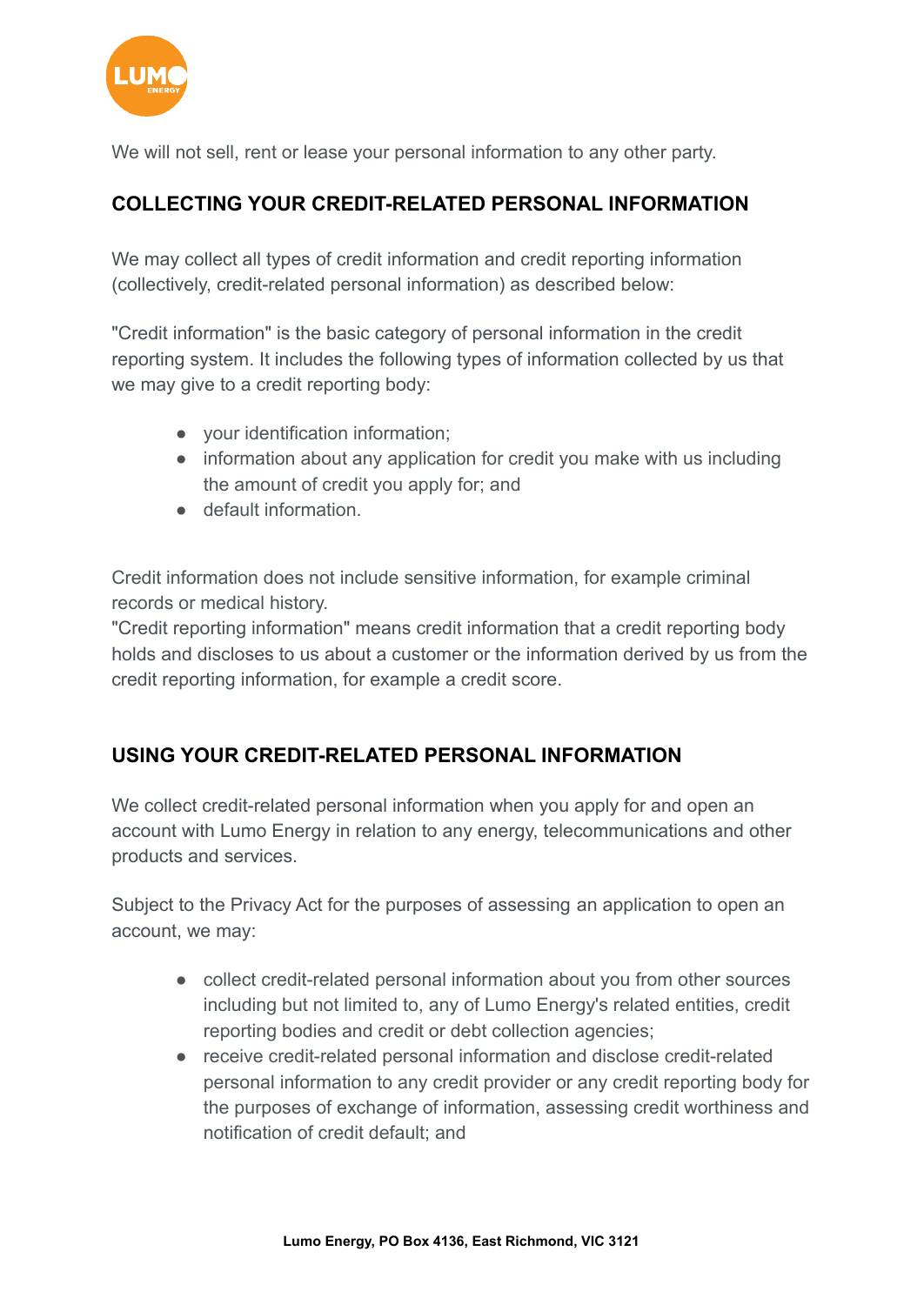

where you default in your payment obligations to us, disclose information relating to that default account to a debt collection agency for the purpose of receiving any or all of the amounts outstanding.

We may disclose your credit-related personal information to the following credit reporting bodies:

- Equifax (formerly known as Veda Advantage Information Services and Solutions Limited) (whose contact details are available at [www.mycreditfile.com.au/support;](https://www.lumoenergy.com.au/help-centre/www.mycreditfile.com.au/support) and
- Ilion (formerly known as Dun and Bradstreet (Australia) Pty Ltd (whose contact details are available at:[www.checkyourcredit.com.au/ContactUs\)](https://www.lumoenergy.com.au/help-centre/www.checkyourcredit.com.au/ContactUs). A copy of these credit reporting bodies' Credit Reporting Policies can be obtained by visiting their website or by contacting them using the contact details set out above. You should be aware that:
- credit reporting bodies may include credit information we provide to them about you in reports provided to other credit providers to assist them to assess your creditworthiness;
- if you fail to meet your payment obligations in relation to consumer credit or commit a serious credit infringement, we may disclose this to a credit reporting body;
- you can request a credit reporting body not to use your credit reporting information for the purposes of pre-screening of direct marketing by us; and
- you can request a credit reporting body not to use or disclose your credit reporting information if you believe on reasonable grounds that you have been (or are likely to be) a victim of fraud.

## **OVERSEAS DISCLOSURES**

Some of your personal information or credit-related personal information may be disclosed, processed or stored overseas by us or by our third party service providers. In particular, as at the date this Policy was most recently updated, your personal or credit-related personal information will be disclosed to recipients in Fiji, New Zealand, the Philippines, India, and other countries from time to time. This may happen if our service providers are located overseas, or if transactions, information, services or products have an overseas connection. Where such parties are located overseas, you may have rights to enforce such parties' compliance with applicable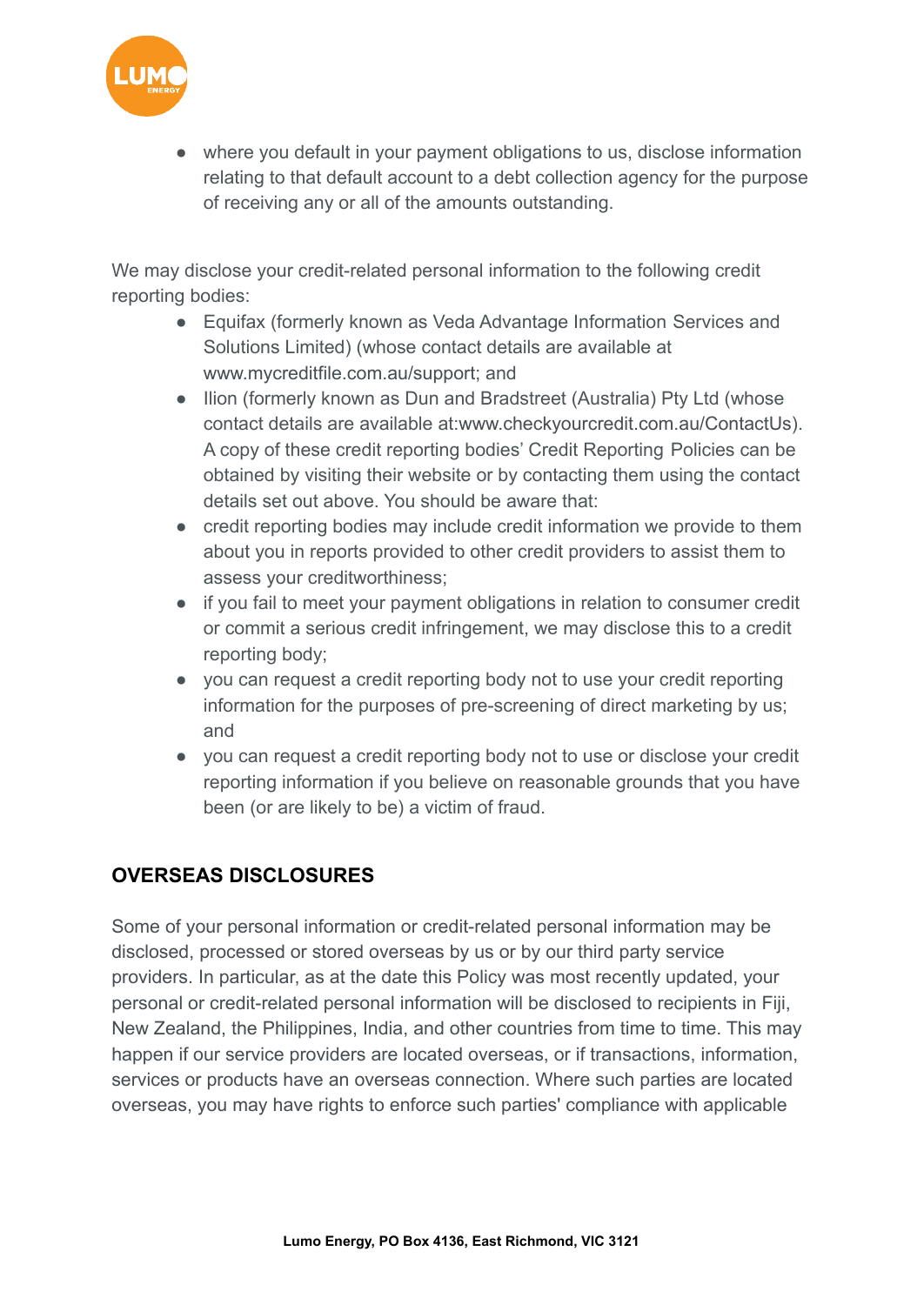

data protection laws, but you may not have recourse against those parties under the Privacy Act in relation to how those parties treat your personal information.

You agree to the disclosure and use of your personal information and credit-related personal information in accordance with this Policy, and consent to such personal information and credit-related personal information being disclosed overseas and its use by third parties, including service providers, in New Zealand, the Philippines, India, and such other countries in which those parties or their computer systems may be located from time to time, where it may be used solely for the purposes described in this Policy, without us being responsible for such use (or for any breach). You agree to these disclosures in accordance with the safeguards in this Policy (consequently Australian Privacy Principle 8.1 will not apply to such disclosures).

### **MARKETING**

By signing up with us or where you provide us with your details on this website, you agree that we (or any of our Australian related companies, service providers or other business partners) may contact you by any means (including by telephone, SMS or email) for an indefinite period (even if you cease being a customer of or otherwise cease acquiring services from us) to let you know about goods, services, promotions, competitions or special offers which may be of interest to you. We may also disclose your information to other persons or entities who assist us in providing our services or running competitions or promotions or with other companies who provide prizes for competitions. If you do not wish for your personal information to be used for marketing, special offers or promotional purposes, you can opt-out by contacting our Customer Service Team on 1300 115 866, emailing us at [info@lumoenergy.com.au](mailto:info@lumoenergy.com.au) or filling out the form a[t](https://www.lumoenergy.com.au/about-us/contact-us/) [www.lumoenergy.com.au/contactus.](http://www.lumoenergy.com.au/contactus)

## **SAFEGUARDING YOUR PERSONAL INFORMATION AND CREDIT-RELATED PERSONAL INFORMATION**

We will take reasonable steps to preserve the security of your personal information, credit-related personal information and other information or data collected by us. Unfortunately, no data transmission over the Internet can be guaranteed as perfectly secure. As a result, although we strive to protect your personal information and credit-related personal information, we cannot guarantee the security of any information you transmit to us over the Internet. You transmit such information at your own risk.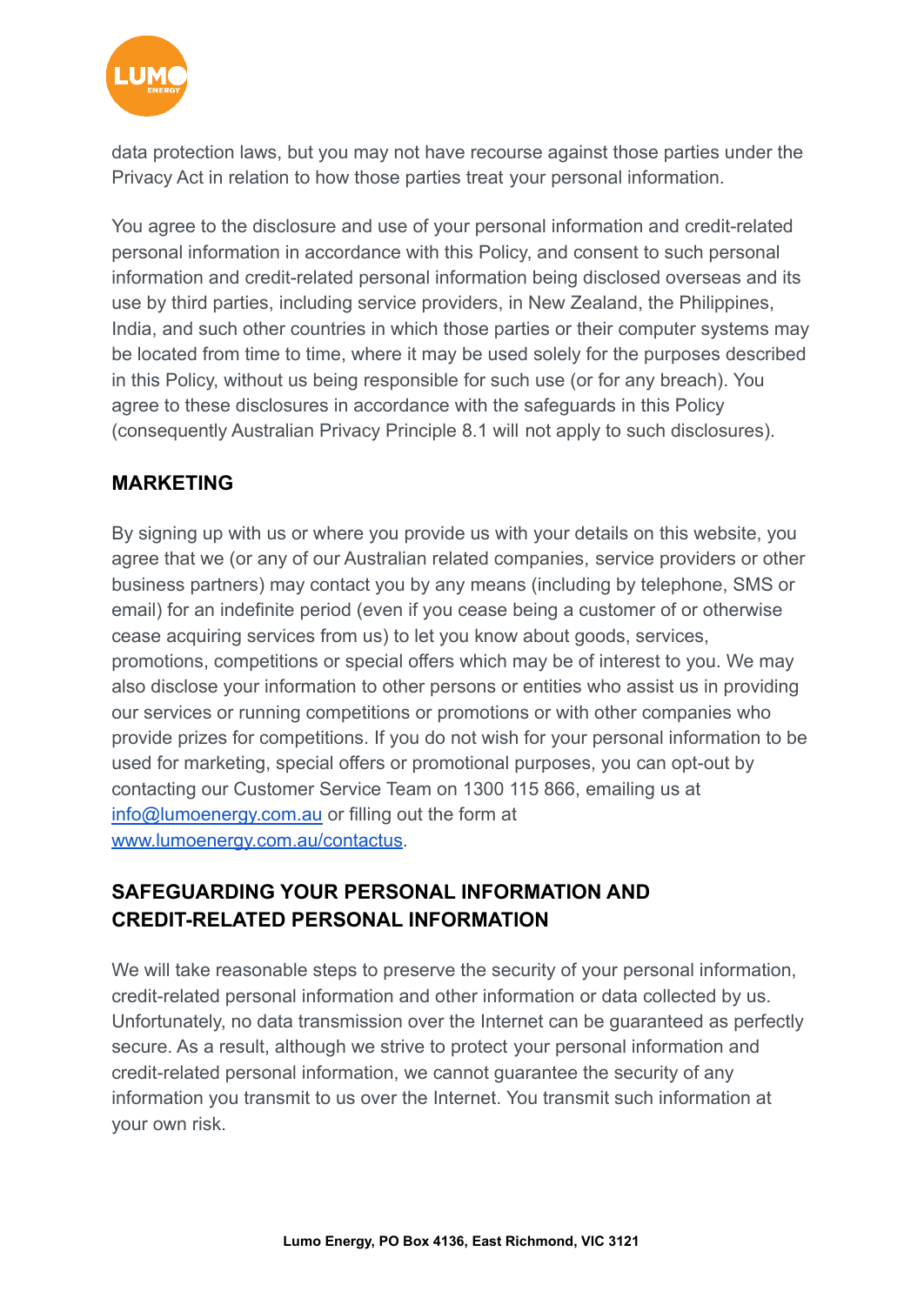

# **ACCESSING AND UPDATING YOUR PERSONAL INFORMATION AND CREDIT-RELATED PERSONAL INFORMATION**

You are entitled to access personal information or credit-related personal information that we hold about you. If you request access to your personal information or credit-related personal information, in ordinary circumstances we will give you full access. However, there may be some legal or administrative reasons to deny access. If we refuse your request to access your personal information and credit-related personal information, we will provide you with reasons for the refusal unless it is unreasonable to do so. If you believe that personal information we hold about you is incorrect, incomplete or inaccurate, then you may request amendment of it. We will consider if the information requires amendment. If we do not agree that there are grounds for amendment, then we will add a note to the personal information stating that you disagree with it.

## **HOW WE DEAL WITH YOUR QUERIES AND COMPLAINTS ABOUT CREDIT-RELATED PERSONAL INFORMATION**

We take all reasonable steps to ensure that credit-related personal information we collect and use is accurate, complete and up-to-date. If you believe that credit-related personal information we hold about you is incorrect, incomplete or inaccurate, then you may request that the information be corrected. We will give you a written acknowledgement of your query or complaint within 7 days of it being made. We will then consider if the credit-related personal information requires amendment and take reasonable steps to correct the credit-related personal information within 30 days from the day on which the request is made or such longer period as you have agreed in writing. In certain circumstances, we may also need to consult another party in order to respond to you. If we are required to correct any of your credit-related personal information which we have previously disclosed to a third party, we will give each recipient of the credit-related personal information written notice of the correction within a reasonable period, unless we consider it impracticable to do so. If you are not satisfied with our response to your query or with our resolution of your complaint, then you may make a further complaint to the Office of the Australian Information Commissioner (OAIC) (see www.oaic.gov.au for more information on how to do this). If your complaint relates to credit information, you may also make a complaint to a third party dispute resolution provider instead of the OAIC. We will advise you of the name and contact details of this third party when we contact you to discuss your complaint. Alternatively you can access further details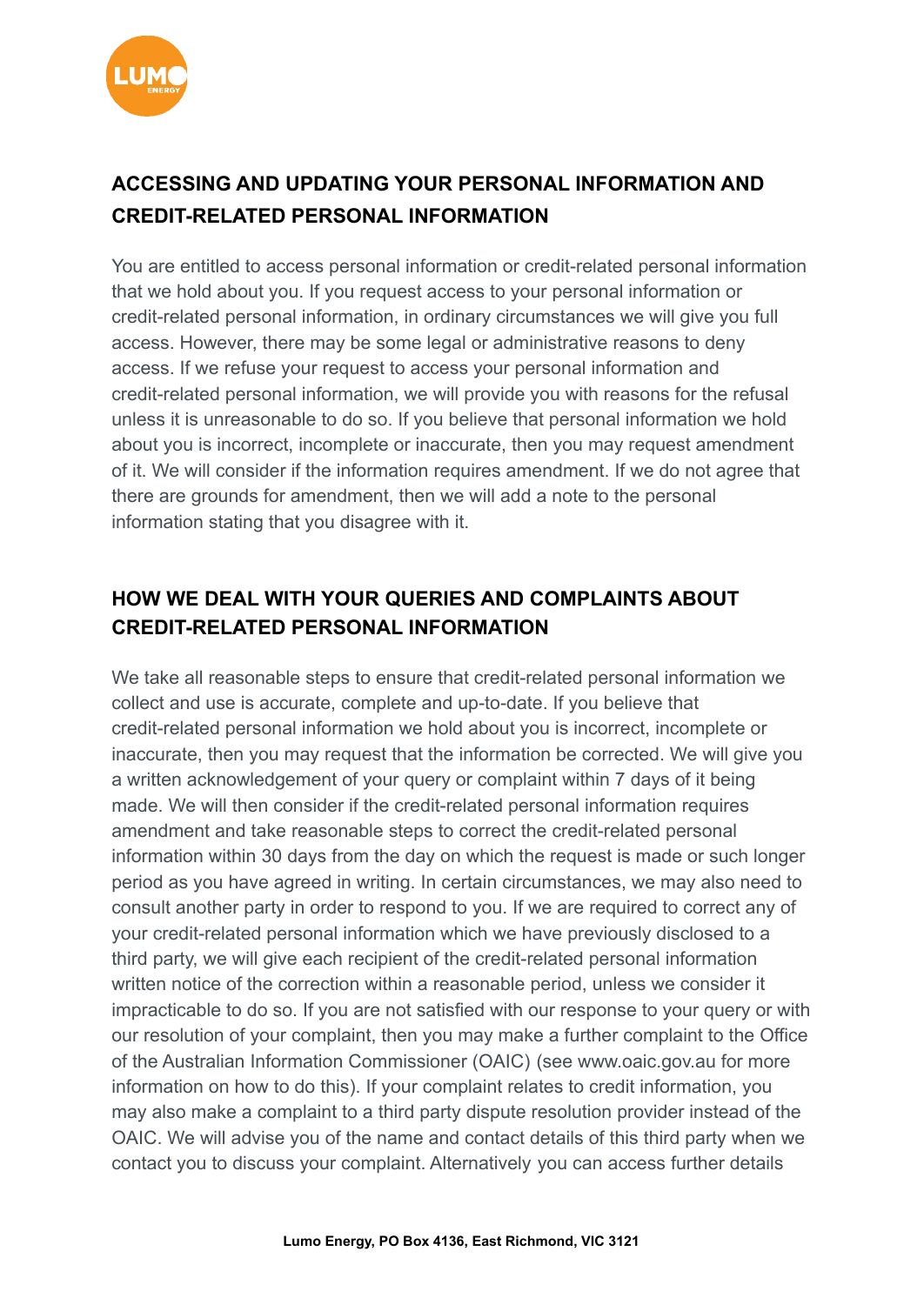

about third party dispute resolution bodies in our Complaint and Dispute Resolution Policy which is accessible at [lumoenergy.com.au/about-us/contact-us/.](https://lumoenergy.com.au/help-centre/complaints)

## **PRIVACY COLLECTION STATEMENT**

To assist us in the provision of energy and other products and services, we may need to collect personal information (including credit information) about you.

By providing your personal information, you agree to its use and disclosure in accordance with this statement and our Privacy and Credit Reporting Policy. If you do not agree, you must not provide your personal information, and we may not be able to provide our products or services to you.

We will try to collect your personal information only from you, but in some cases we may collect personal information about you from third parties. If this happens, we will take reasonable steps to ensure that you are aware that your personal information has been provided to us and of the matters contained in this privacy statement.

We may also ask you for the personal information of third parties (such as a joint account holder or in relation to a request by you for connection of energy to a rental property, contact details for the property owner or the owner's agent). If we do not collect this personal information, we may not be able to provide our products or services to you to the same standard or at all. If you provide us with the personal information of another person, you must make them aware of the matters set out in this collection statement.

We may also collect and disclose personal information that is not sensitive information about you (unless you have agreed that we can collect and disclose such sensitive information) from our related companies including (but not limited to) where you are a customer of ours and also a customer of our related companies.

We may disclose your personal information to other parties, credit reporting bodies for the purpose of conducting credit checks or reporting defaults, third parties who provide us services in connection with our business (e.g. our call centre operators, IT service providers and debt collection agencies), regulatory or government authorities and authorised representatives.

From time to time, these third parties may be located (and therefore your personal information may be disclosed) overseas, including Fiji, India, the Philippines and New Zealand.

We may use and disclose your personal information for direct marketing purposes, unless you opt out.